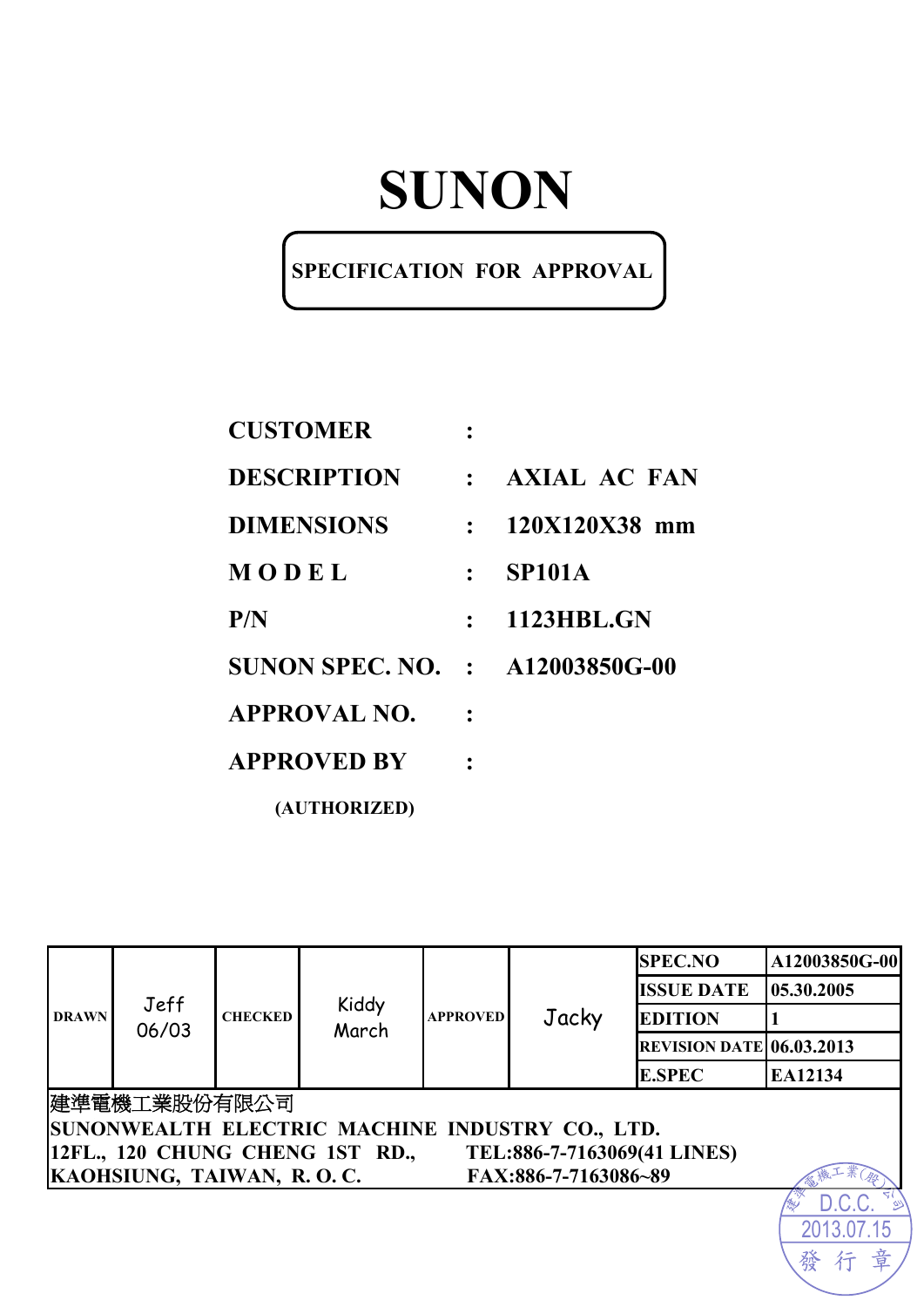### **SUNON**

| <b>AXIAL AC FAN</b><br><b>MODEL : SP101A</b> |                                      |                   |                                                   |                      |  |            |
|----------------------------------------------|--------------------------------------|-------------------|---------------------------------------------------|----------------------|--|------------|
|                                              | P/N                                  |                   | : 1123HBL.GN                                      |                      |  |            |
| <b>CHARACTERISTICS</b>                       |                                      |                   |                                                   |                      |  |            |
| 1. Motor Design                              | $\ddot{\cdot}$                       |                   | <b>Reliable Shaded-Pole Motor Construction.</b>   |                      |  |            |
| <b>2. Insulation Resistance</b>              | $\ddot{\cdot}$                       |                   | 500 Megohms minimum at 500 VDC.                   |                      |  |            |
| 3. Dielectric Strength                       | $\ddot{\cdot}$                       |                   | 1800 VAC for one second.                          |                      |  |            |
| <b>4. Motor Protection</b>                   | $\ddot{\bullet}$                     |                   | Impedance protected.                              |                      |  |            |
| <b>5. Noise Level</b>                        | $\ddot{\cdot}$                       |                   | Measured in a semi-anechoic chamber               |                      |  |            |
|                                              | with background noise level below 15 |                   |                                                   |                      |  |            |
|                                              |                                      |                   | $dB(A)$ . The fan is running in free air with the |                      |  |            |
|                                              |                                      |                   | microphone at a distance of one meter             |                      |  |            |
|                                              |                                      |                   | from the fan intake.                              |                      |  |            |
| <b>6. Tolerance</b>                          | $\ddot{\cdot}$                       |                   | $±15\%$ on rated power and current.               |                      |  |            |
| <b>7. Air Performance</b>                    |                                      |                   | Measured by a double chamber. The values          |                      |  |            |
|                                              |                                      |                   | are recorded when the fan speed has stabilized    |                      |  |            |
|                                              |                                      |                   | at rated voltage.                                 |                      |  |            |
| 建準電機工業股份有限公司                                 | <b>SPEC.NO</b>                       |                   | A12003850G-00                                     | <b>REVISION DATE</b> |  | 06.03.2013 |
| <b>SUNONWEALTH ELECTRIC</b>                  |                                      | <b>ISSUE DATE</b> | 05.30.2005                                        | EDITION              |  |            |
| MACHINE INDUSTRY CO., LTD.                   |                                      | PAGE              | 2 OF 9                                            |                      |  | 2013.07    |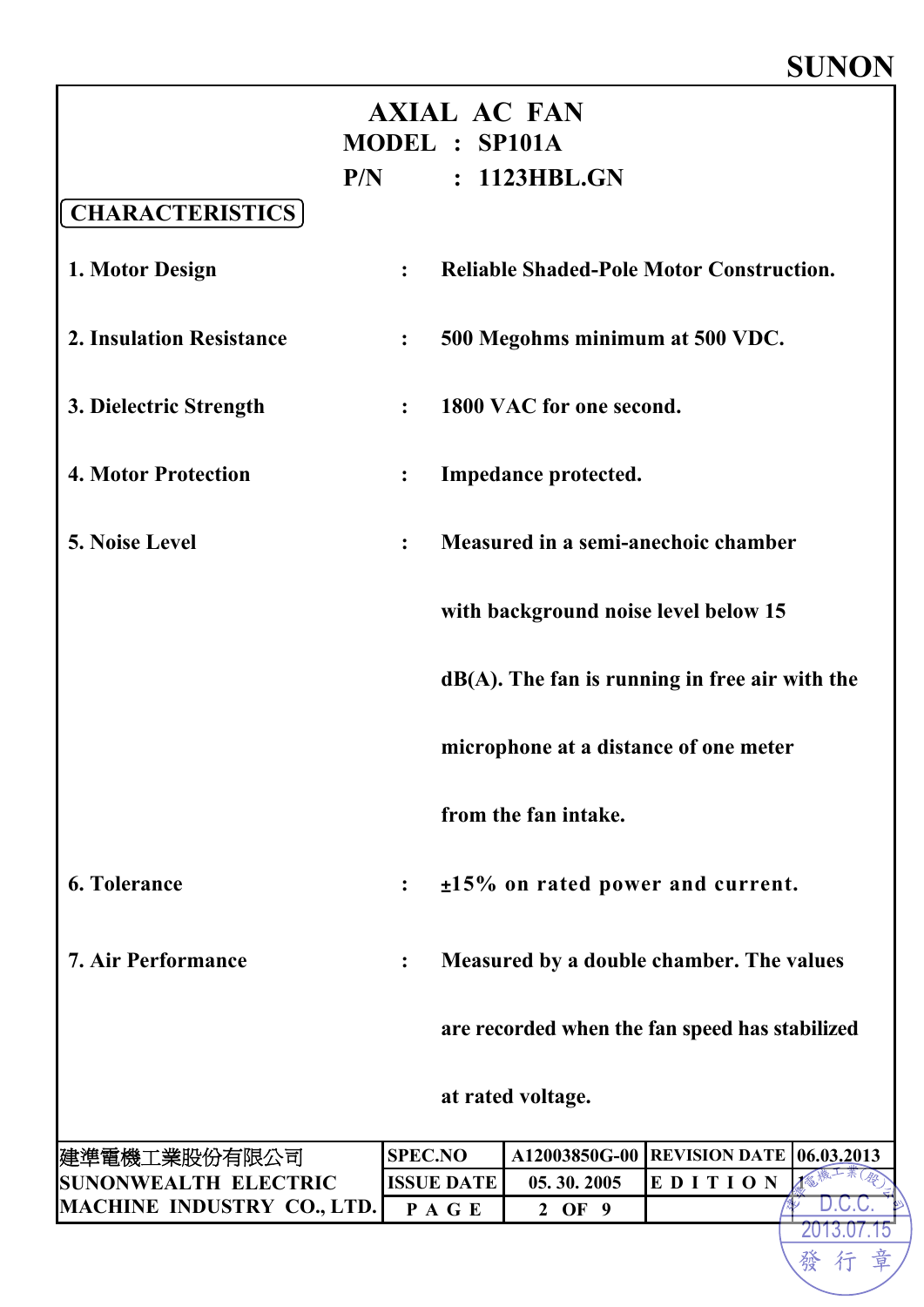# **SUNON**

2013.07

發行

章

### **SPECIFICATIONS**

# **MODEL : SP101A P/N : 1123HBL.GN 1-1. Rated Voltage : 115 VAC 50/60 Hz**

| 1-2. Operating Voltage Range | $: 85-125$ VAC                                                                                                                                                                       |
|------------------------------|--------------------------------------------------------------------------------------------------------------------------------------------------------------------------------------|
| 1-3. Starting Voltage        | $: 85$ VAC (25 deg. C POWER ON/OFF)                                                                                                                                                  |
| 1-4. Rated Speed             | : $2750/3050$ RPM $\pm 10\%$                                                                                                                                                         |
| 1-5. Air Delivery            | : 87/107 CFM                                                                                                                                                                         |
| 1-6. Static Pressure         | $: 0.26/0.32$ Inch-H <sub>2</sub> O                                                                                                                                                  |
| 1-7. Rated Current           | $: 0.21/0.18$ AMP                                                                                                                                                                    |
| 1-8. Rated Power             | : 20/18 WATTS                                                                                                                                                                        |
| 1-9. Noise Level             | : $45/50$ dB(A)                                                                                                                                                                      |
| 1-10. Direction of Rotation  | : Counter-clockwise viewed from front of fan blade                                                                                                                                   |
| 1-11. Operating Temperature  | $: -10$ to $+70$ deg. C                                                                                                                                                              |
| 1-12. Storage Temperature    | $: -40$ to $+70$ deg. C                                                                                                                                                              |
| 1-13. Bearing System         | : Precision ball bearing system                                                                                                                                                      |
| 1-14. Weight                 | : 550 g                                                                                                                                                                              |
| 1-15. Safety                 | : UL/CUR/TUV/CE Approvals                                                                                                                                                            |
| 1-16. Vibration              | : Vibration of acceleration 1.5G and<br>frequency $5 - 50 - 5$ Hz is applied in all<br>3 directions(X,Y,Z), in cycles of 1 minute each,<br>for a total vibration time of 30 minutes. |
|                              |                                                                                                                                                                                      |

| 建準電機工業股份有限公司                      | ISPEC.NO          |            | A12003850G-00 REVISION DATE 06.03.2013 |  |
|-----------------------------------|-------------------|------------|----------------------------------------|--|
| SUNONWEALTH ELECTRIC              | <b>HSSHE DATE</b> | 05.30.2005 |                                        |  |
| <b>MACHINE INDUSTRY CO., LTD.</b> |                   |            |                                        |  |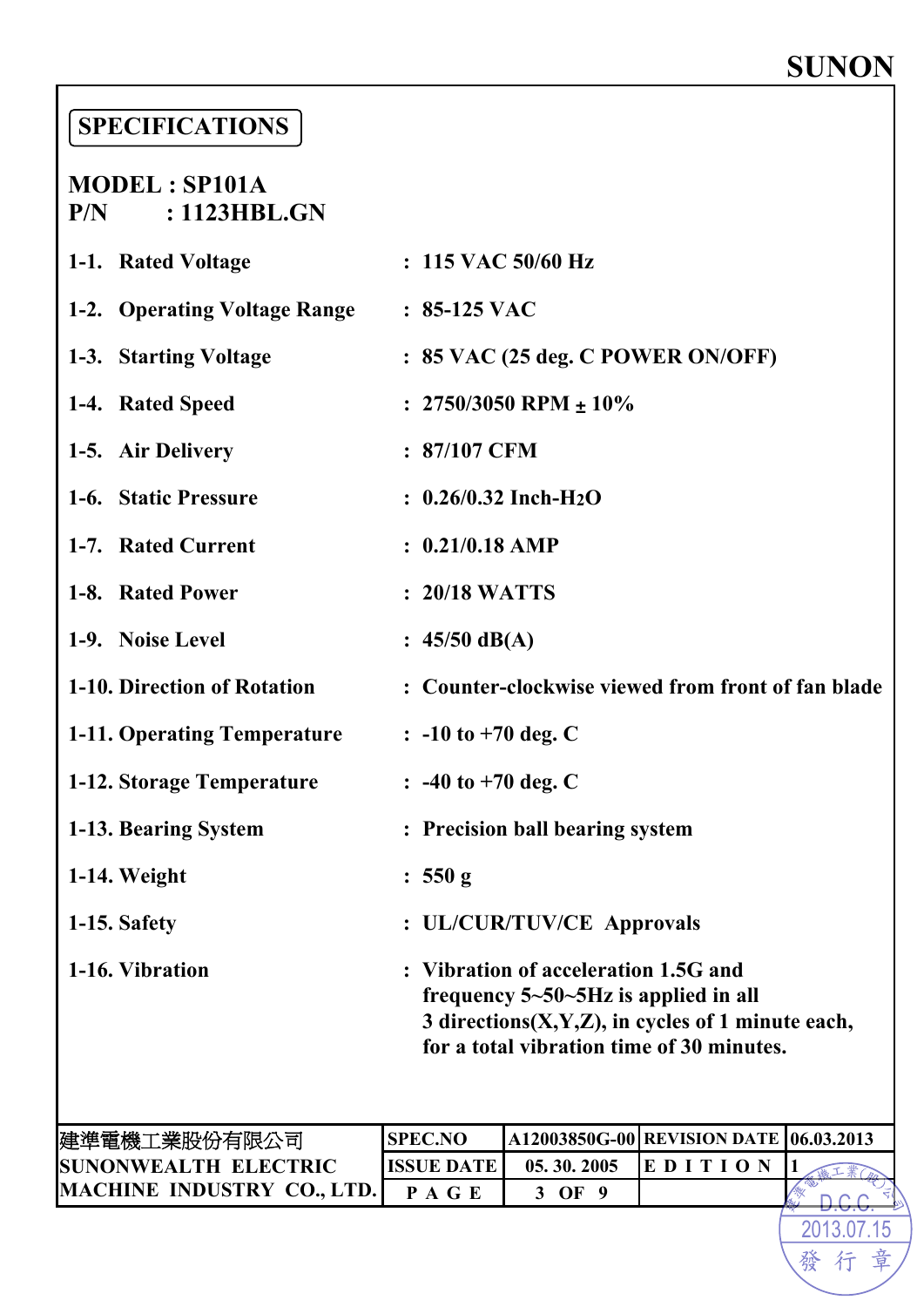

發 行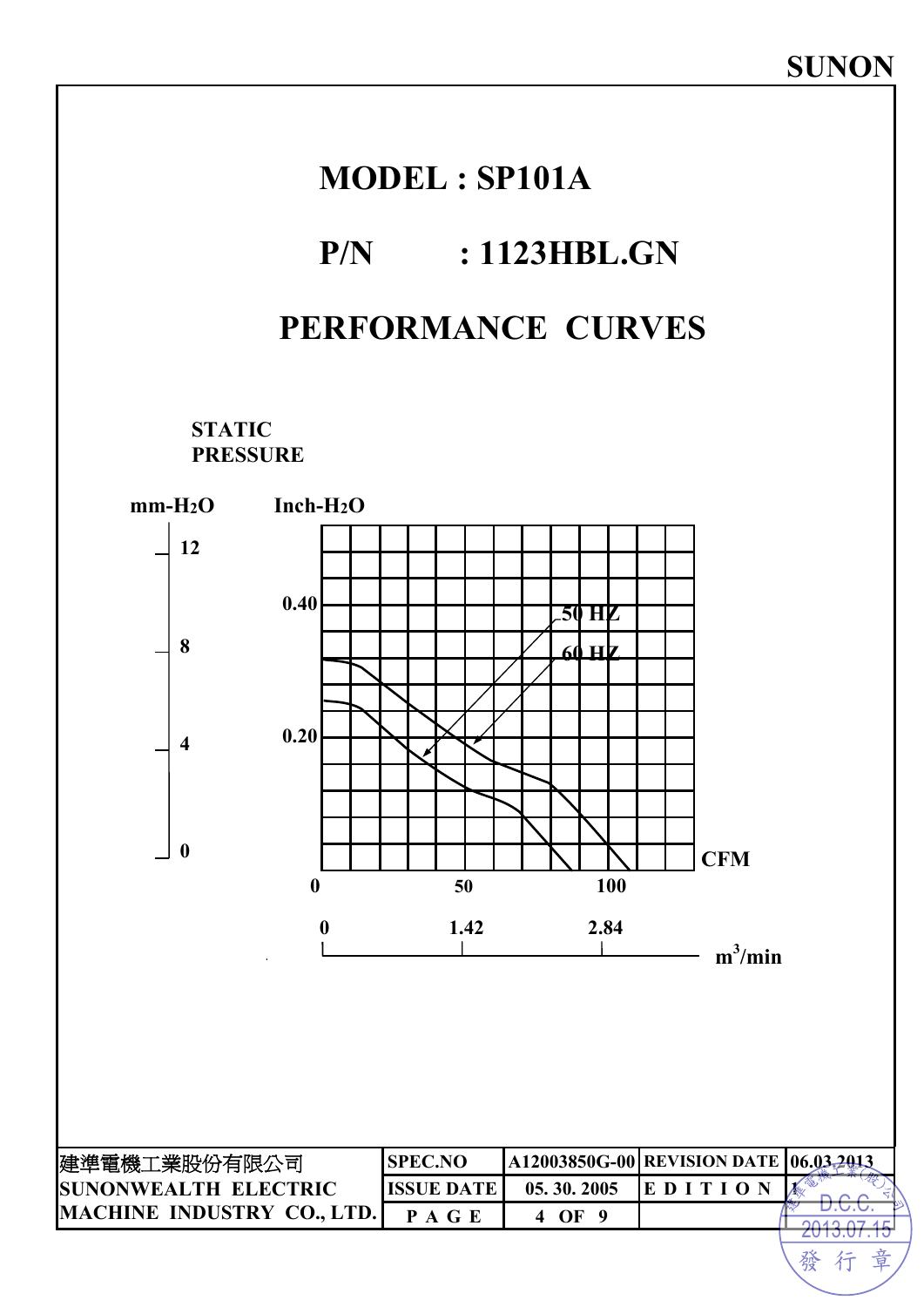

**2. Best Mounting Direction: Any orientation.** 

**UNITS**:**mm** 

發行

章

| 建準電機工業股份有限公司                 | <b>SPEC.NO</b>     |            | A12003850G-00 REVISION DATE 06.03.2013 |  |
|------------------------------|--------------------|------------|----------------------------------------|--|
| <b>ISUNONWEALTH ELECTRIC</b> | <b>IISSUE DATE</b> | 05.30.2005 |                                        |  |
| MACHINE INDUSTRY CO., LTD.   |                    | OF         |                                        |  |
|                              |                    |            |                                        |  |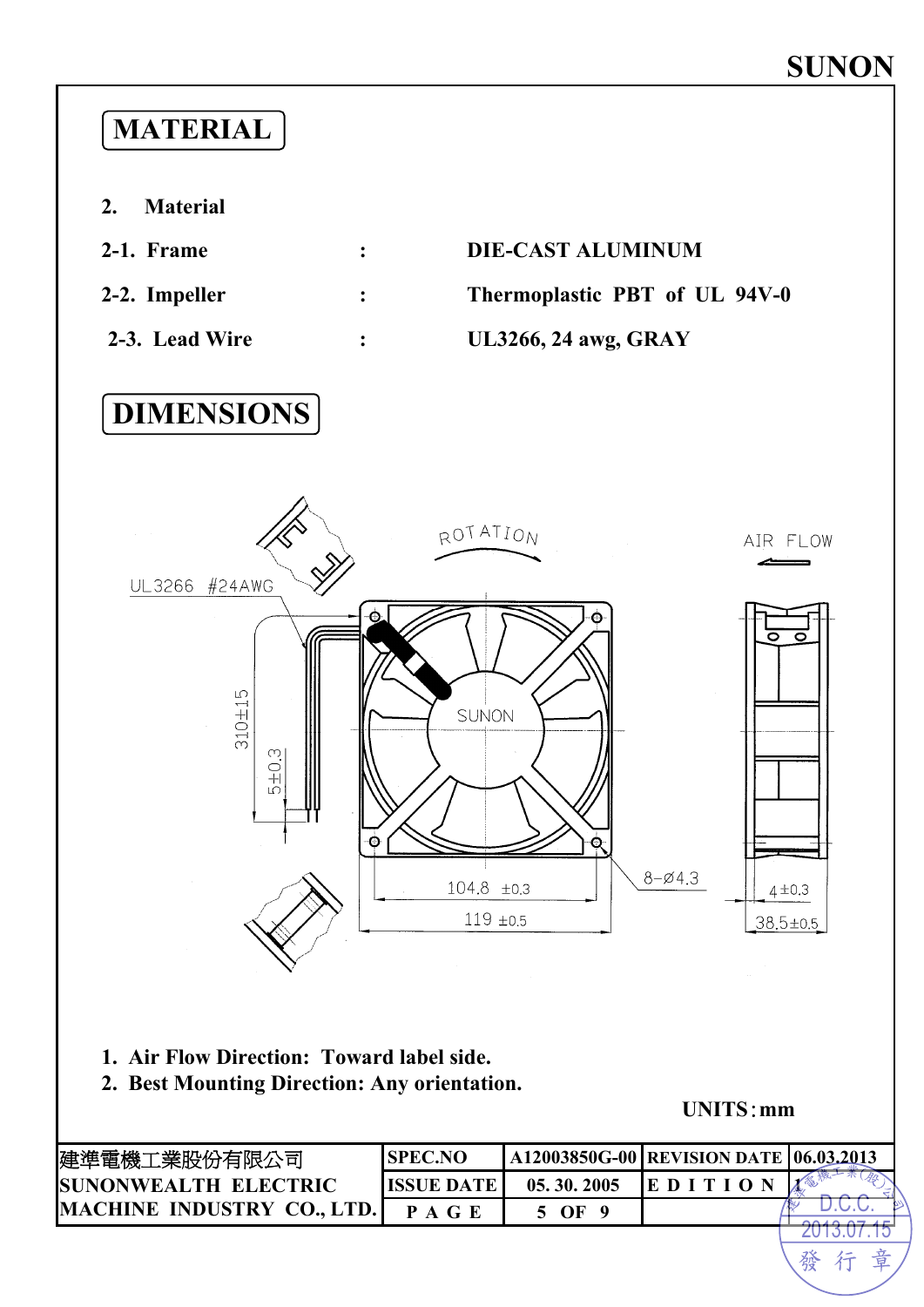# **Notes**

### Ⅰ.**SAFETY**

- **1. DO NOT use or operate this fan in excess of the limitations set forth in this specification. SUNON is not responsible for the non-performance of this fan and/or any damages resulting from its use, if it is not used or operated in accordance with the specifications.**
- **2. SUNON recommends adding a protection circuit to the product or application in which this fan is installed, such as a thermo-fuse, or current-fuse or thermoprotector. The failure to use such a device may result in smoke, fire, electric shock by insulation degradation in cases of motor lead short circuit, overload, or over voltage, and/or other failure.**
- **3. SUNON recommends installing a protection device to the product or application in which this fan is installed if there is a possibility of reverse-connection between VDC (+) and GND (-). The failure to install such a device may result in smoke, fire, and/or destruction, although these conditions may not manifest immediately.**
- **4. This fan must be installed and used in compliance with all applicable safety standards and regulations.**
- **5. Use proper care when handling and/or installing this fan. Improper handling or installation of this fan may cause damage that could result in unsafe conditions.**
- **6. Use proper care during installation and/or wiring. Failure to use proper care may cause damage to certain components of the fan including, but not limited to, the coil and lead wires, which could result in smoke and/or fire.**
- **7. DO NOT use power or ground PWM to control the fan speed. If the fan speed needs to be adjusted, please contact SUNON to customize the product design for your application.**
- **8. For critical or extreme environments, including non stop operation, please contact SUNON and we will gladly provide assistance with your product selection to ensure an appropriate cooling product for your application.**

| 建準電機工業股份有限公司                 | <b>SPEC.NO</b>    |            | A12003850G-00   REVISION DATE   06.03.2013 |  |
|------------------------------|-------------------|------------|--------------------------------------------|--|
| <b>ISUNONWEALTH ELECTRIC</b> | <b>ISSUE DATE</b> | 05.30.2005 | EDI                                        |  |
| MACHINE INDUSTRY CO., LTD.   | P A G E           | 6 OF       |                                            |  |
|                              |                   |            |                                            |  |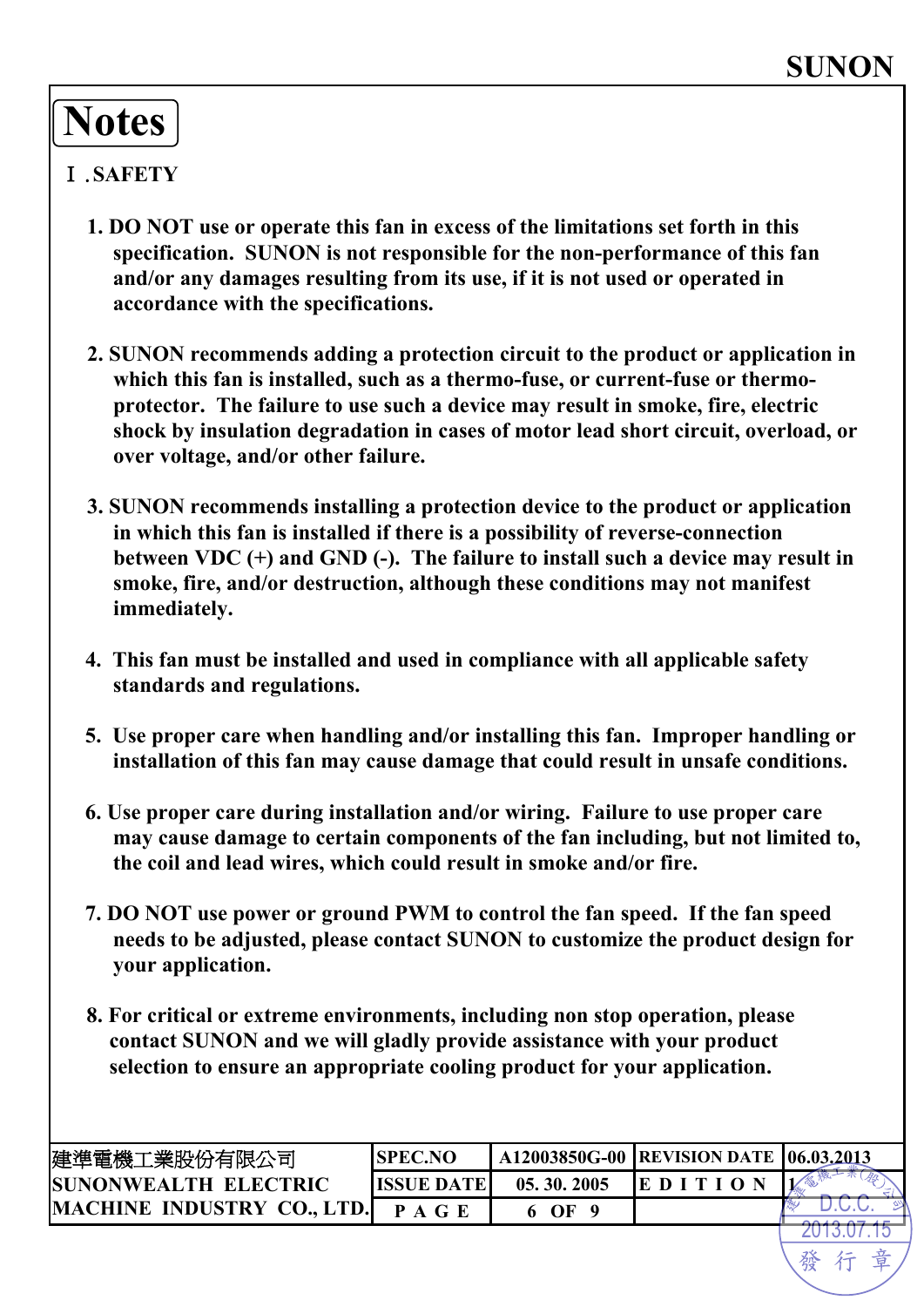## **Notes**

### **II. SPECIFICATION MODIFICATION**

- **1. SUNON offers engineering assistance on fan installation and cooling system design.**
- **2. All changes, modifications and/or revisions to the specifications, if any, are incorporated in the attached specifications.**
- **3. No changes, modifications and/or revisions to these specifications are effective absent agreement, by both SUNON and the customer, in writing.**
- **4. This fan will be shipped in accordance with the attached specification unless SUNON and the customer have agreed otherwise, in writing, as specified in Paragraph 3, above.**

#### **III. OTHER**

- **1. When building your device, please examine thoroughly any variation of EMC, temperature rise, life data, quality, etc. of this product by shock/drop/vibration testing, etc. If there are any problems or accidents in connection with this product, it should be mutually discussed and examined.**
- **2. Use proper care when handling this fan. Components such as fan holders or bearings may be damaged, if touched with fingers or other objects. Additionally, static electricity (ESD) may damage the internal circuits of the fan.**
- **3. DO NOT operate this fan in proximity to hazardous materials such as organic silicon, cyanogens, formalin, phenol, or corrosive gas environments including, but not limited to, H<sub>2</sub>S, SO<sub>2</sub>, NO<sub>2</sub>, or Cl<sub>2</sub>.**
- **4. SUNON recommends that you protect this fan from exposure to outside elements such as dust, condensation, humidity or insects. Exposure of this fan to outside elements such as dust, condensation, humidity or insects may affect its performance and may cause safety hazards. SUNON does not warrant against damage to the product caused by outside elements.**

| 建準電機工業股份有限公司                      | <b>ISPEC.NO</b> |            | A12003850G-00 REVISION DATE 06.03.2013 |  |
|-----------------------------------|-----------------|------------|----------------------------------------|--|
| <b>ISUNONWEALTH ELECTRIC</b>      | IISSUE DATEI    | 05.30.2005 | EDITIO                                 |  |
| <b>MACHINE INDUSTRY CO., LTD.</b> | P A G E         | 7 OF       |                                        |  |
|                                   |                 |            |                                        |  |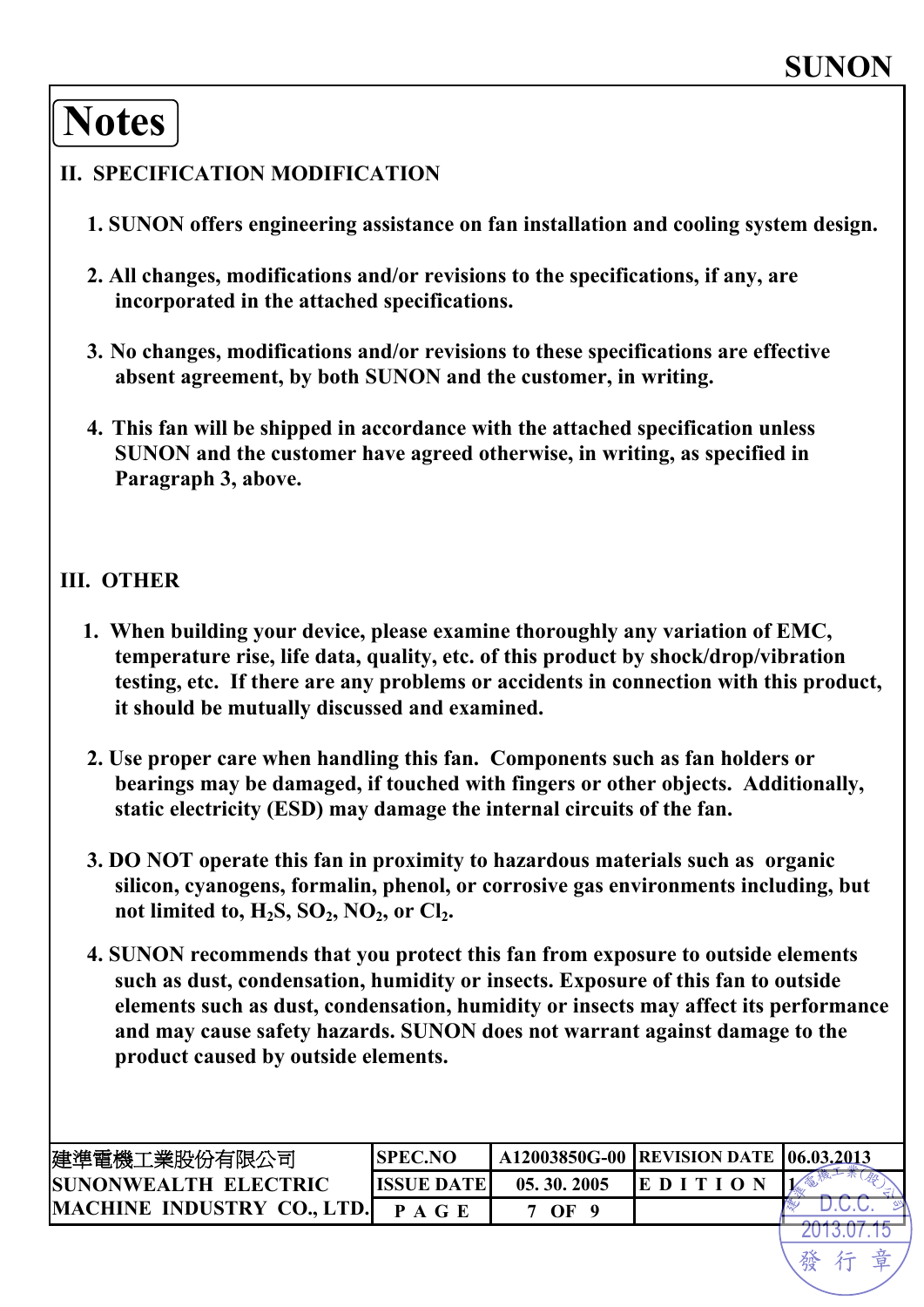# **Notes**

- **5. This fan must be installed properly and securely. Improper mounting may cause harsh resonance, vibration, and noise.**
- **6. Fan guards may prevent injury during handling or installation of the fan and are available for sale with this fan.**
- **7. Unless otherwise noted, all testing of this fan is conducted at 25°C ambient temperature and sixty-five percent (65%) relative humidity.**
- **8. DO NOT store this fan in an environment with high humidity. This fan must be stored in accordance with the attached specifications regarding storage temperature. If this fan is stored for more than 6 months, SUNON recommends functional testing before using.**
- **9. SUNON reserves the right to use components from multiple sources at its discretion. The use of components from other sources will not affect the specifications as described herein.**
- **10.The "Life Expectancy" of this fan has not been evaluated for use in combination with any end application. Therefore, the Life Expectancy Test Reports (L10 and MTTF Report) that relate to this fan are only for reference.**

### **VI. WARRANTY**

**This fan is warranted against all defects which are proved to be fault in our workmanship and material for one year from the date of our delivery. The sole responsibility under the warranty shall be limited to the repair of the fan or the replacement thereof, at SUNON's sole discretion. SUNON will not be responsible for the failures of its fans due to improper handing, misuse or the failure to follow specifications or instructions for use. In the event of warranty claim, the customer shall immediately notify SUNON for verification. SUNON will not be responsible for any consequential damage to the customer's equipment as a result of any fans proven to be defective.** 

| 建準電機工業股份有限公司                      | ISPEC.NO           |            | A12003850G-00 REVISION DATE 106.03.2013 |  |
|-----------------------------------|--------------------|------------|-----------------------------------------|--|
| <b>ISUNONWEALTH ELECTRIC</b>      | <b>IISSUE DATE</b> | 05.30.2005 | $E$ D I T I O                           |  |
| <b>MACHINE INDUSTRY CO., LTD.</b> |                    | OF         |                                         |  |
|                                   |                    |            |                                         |  |